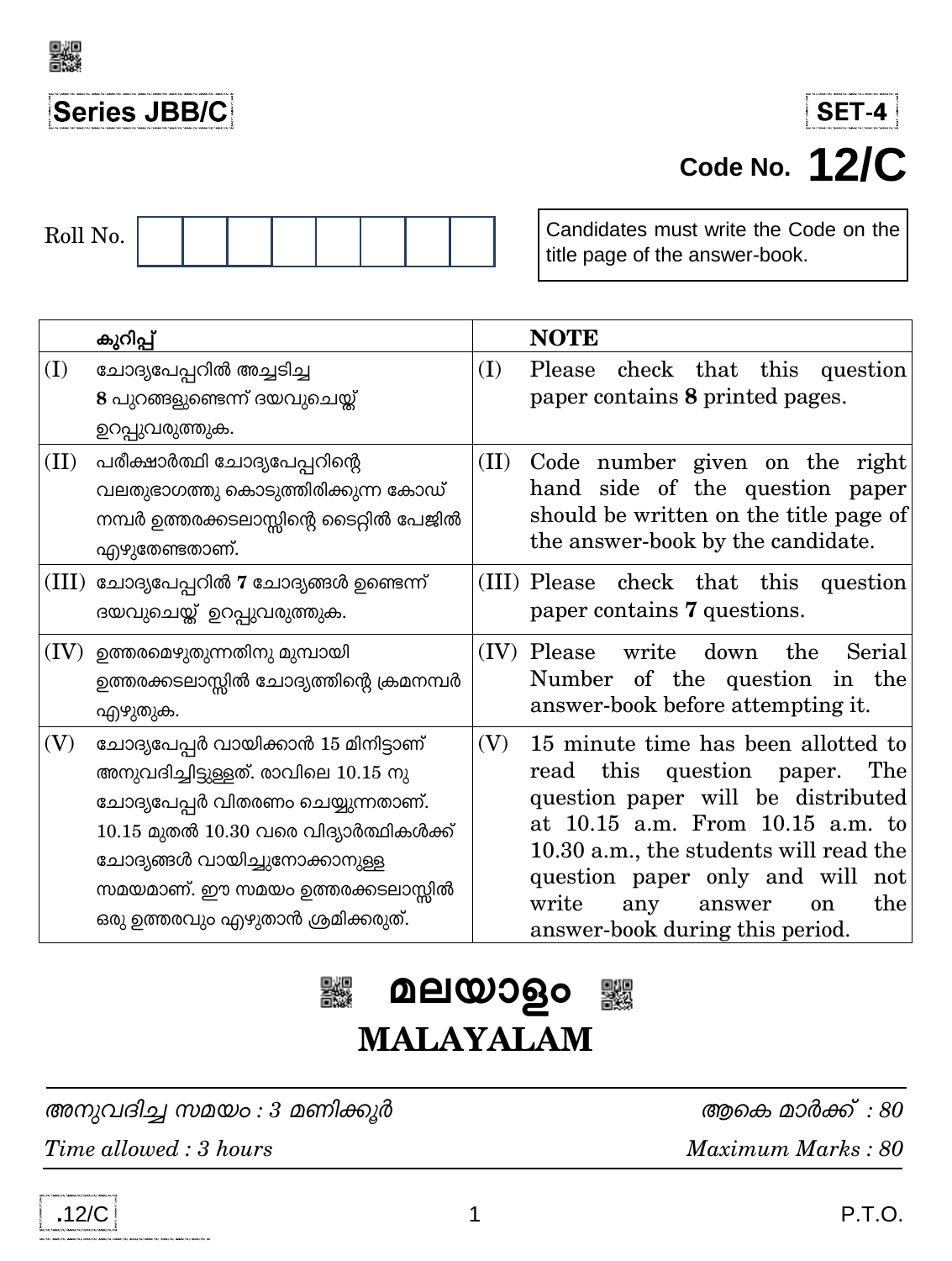

The question paper is divided into four sections : Section A : Reading Comprehension 10 marks Section B: Writing 14 marks Section C : Grammar 20 marks Section D : Literature 36 marks

#### എ വിഭാഗം / SECTION A

താഴെ കൊടുത്തിരിക്കുന്ന ഖണ്ഡിക വായിച്ച് ചുവടെയുള്ള 1. ചോദ്യങ്ങൾക്ക് ഉത്തരമെഴുതുക :

സാഹിതൃഭാഷയിൽ സംസ്കൃതത്തിന്റെ അതിപ്രസരം ക്രമാതീതമായപ്പേൾ വളർന്നു വന്ന ആശയമാണ്, അന്യഭാഷാപദങ്ങൾ കലരാത്ത പച്ചമലയാള പ്രസ്ഥാനം. പത്തൊമ്പതാം നൂറ്റാണ്ടിൽ കൊടുങ്ങല്ലൂർ കേന്ദ്രീകരിച്ചായിരുന്നു ഇതിന്റെ പ്രവർത്തനം. കൊടുങ്ങല്ലൂർ കുഞ്ഞിക്കുട്ടൻ തമ്പുരാനാണ് തനിമലയാളത്തിൻ ആദ്യമായി ഒരു കൃതി രചിച്ചത്. ചേലപ്പറമ്പു നമ്പൂതിരി, വെൺമണി അച്ഛൻ നമ്പുതിരിപ്പാട്, വെൺമണി മഹൻ നമ്പൂതിരിപ്പാട്, നടുവത്തച്ഛൻ നമ്പൂതിരി, ഒറവങ്കര നാരായണൻ നമ്പൂതിരി, ശീവൊള്ളി നാരായണൻ നമ്പൂതിരി, കാത്തുള്ളിൽ അച്യുതമേനോൻ, കുറുർ നാരായണ മേനോൻ, കോട്ടാരത്തിൽ ശങ്കുണ്ണി, ഒടുവിൽ കുഞ്ഞികൃഷ്ണമേനോൻ, മൂലൂർ പത്മനാഭപ്പണിക്കർ തുടങ്ങി യവരാണ് ഈ പ്രസ്ഥാനത്തിലെ പ്രമുഖകവികൾ. ബാല സാഹിത്യകാരിയായ സുമംഗല പച്ചമലയാളം നിഘണ്ടു തയ്യാറാക്കിയിട്ടുണ്ട്. ഏകദേശം ഒരു നൂററാണ്ടിനു മുമ്പ് രണ്ട് സാഹിത്യകാരൻമാർ തമ്മിലുള്ള വാദപ്രതിവാദമാണ് ഇതിന്റെ പിറവിക്ക് കാരണമായത്. മലയാളസാഹിത്യത്തിന്റെ വളർച്ചയ്ക്ക് നിദാനമായ വിദ്യാവിനോദിനി മാസികയുടെ ജനയിതാവായ സി.പി.

 $\overline{2}$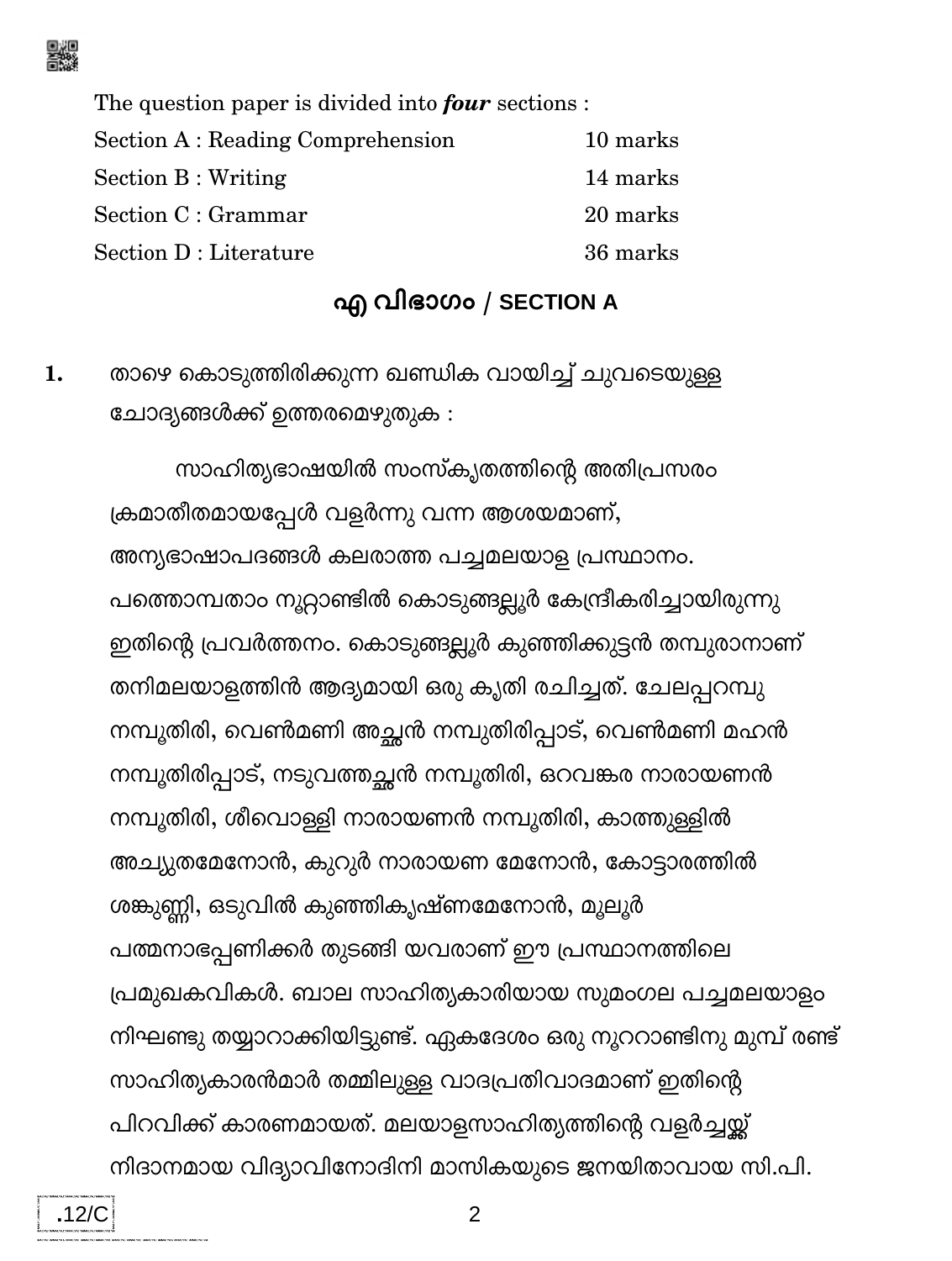

അച്യുതമേനോനും അതിനെ എതിർത്ത കവി കൊടുങ്ങല്ലൂർ കുഞ്ഞിക്കുട്ടൻ തമ്പുരാനും ആയിരുന്നു, അവർ സംസ്കൃത പദങ്ങൾ തീരെ ഉപേക്ഷിച്ച് ഒന്നോ രണ്ടോ ശ്ലോകങ്ങൾ രചിക്കുക എന്നതിൽ കവിഞ്ഞ് ഒരു കാവ്യം പൂർണമായും രചിക്കുക അസാധ്യമാണെന്ന് അച്യുതമേനോനും അത് സാധ്യമാണെന്ന് കുഞ്ഞിക്കുട്ടൻ തമ്പുരാനും വാദിച്ചു. വാദം സമർത്ഥിക്കുന്നതിനായി തമ്പുരാൻ 'നല്ലഭാഷ' എന്നൊരു കാവ്യം നിർമ്മിച്ച് കൊല്ലവർഷം 1066 ൽ വിദ്യാവിനോദിനിയിൽ പ്രസിദ്ധീകരിച്ചു. തുടർന്നുണ്ടായ കവികളിൽ പ്രമുഖനായ കുണ്ടൂർനാരായണ മേനോന്റെ 'നാലുഭാഷാ കാവ്യാങ്ങൾ' എന്ന പേരിൽ സമാഹരിക്കപ്പെട്ട കോമപ്പൻ, ശക്തൻ തമ്പുരാൻ, പാക്കനാർ, കണ്ണൻ എന്നീ കൃതികൾ പച്ചമലയാള രീതിയിൽ രചിക്കപ്പെട്ടവയാണ്.

#### ചോദ്യങ്ങൾ:

| (i)   | ഏതു സാഹചര്യത്തിലാണ് പച്ചമലയാള പ്രസ്ഥാനത്തിന്റെ<br>പിറവിയുണ്ടായത് ?         | $\overline{2}$ |
|-------|----------------------------------------------------------------------------|----------------|
| (ii)  | സി.പി. അച്യുതമേനോനും കുഞ്ഞിക്കുട്ടൻ തമ്പുരാനും<br>വാദിച്ചതെന്ത് ?          | $\overline{2}$ |
| (iii) | പച്ചമലയാള പ്രസ്ഥാനത്തിൽ കുണ്ടൂർ നാരായണ മേനോന്റെ<br>സംഭാവനയെന്ത് ?          | $\overline{2}$ |
| (iv)  | പച്ചമലയാള പ്രസ്ഥാനത്തിലെ പ്രമുഖകവികൾ ആരെല്ലാം ?                            | $\overline{2}$ |
| (v)   | പച്ചമലയാള നിഘണ്ടു എഴുതിയതാര് ? ഈ ഖണ്ഡികയ്ക്ക്<br>ഉചിതമായ ഒരു ശീർഷകം നൽകുക. | $\overline{2}$ |

3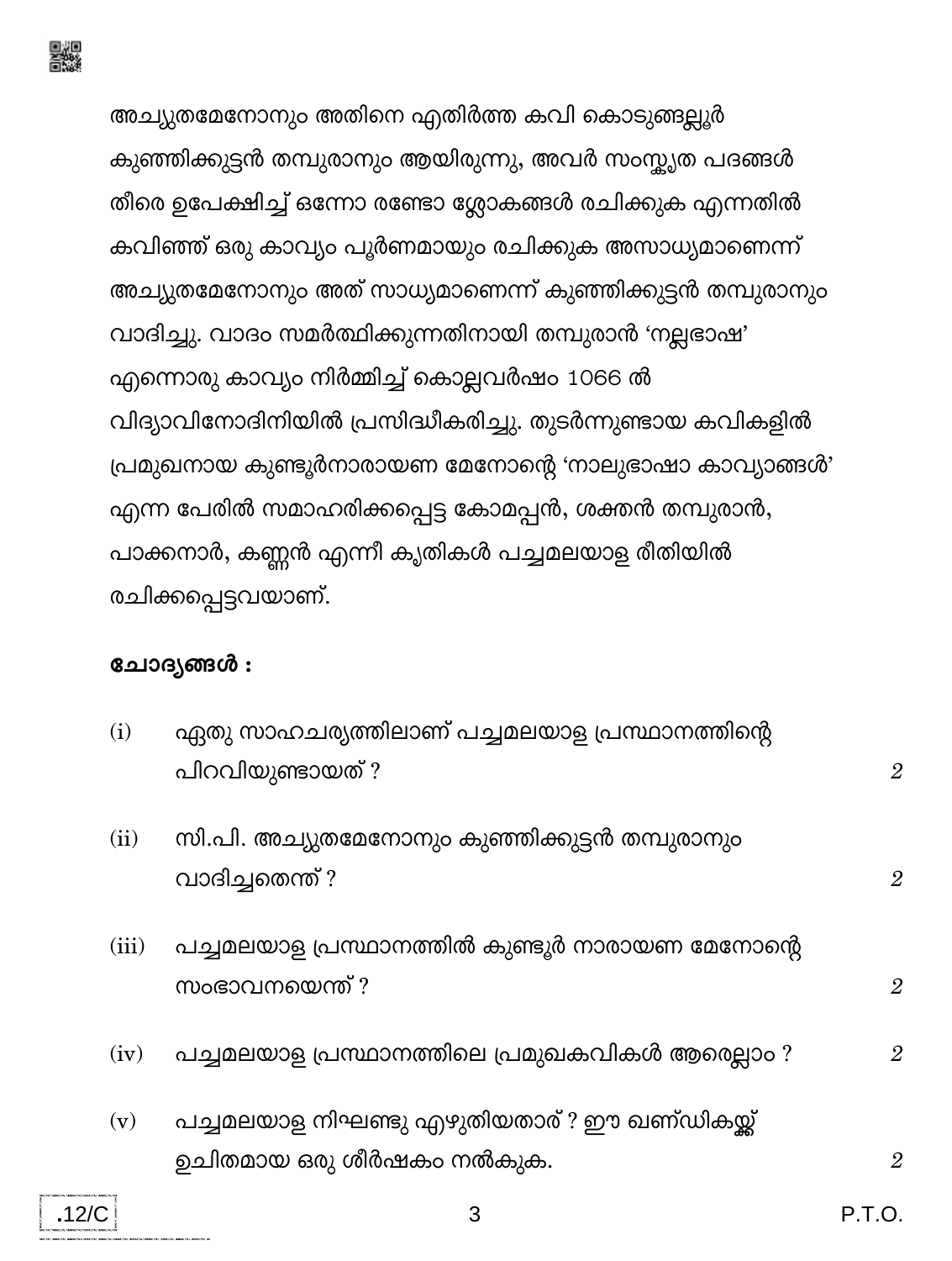

### ബി വിഭാഗം / SECTION B

- ഏതെങ്കിലും ഒരു വിഷയത്തെക്കുറിച്ച് രണ്ടു പുറത്തിൽ  $2.$  $(a)$ കവിയാതെ ഉപന്യാസം തയ്യാറാക്കുക.
	- മലയാളിയും മലയാളവും  $(i)$
	- നൂതന സാങ്കേതിക വിദ്യയും വിദ്യാഭ്യാസവും  $(ii)$
	- കേരളത്തിന്റെ പാരിസ്ഥിതിക പ്രശ്നങ്ങൾ  $(iii)$
	- പരിസര മലിനീകരണം മൂലം പകർച്ചവ്യാധികൾ പടർന്നു  $(b)$ പിടിച്ചിരിക്കുന്ന സാഹചര്യത്തിൽ സത്വരശ്രദ്ധ വേണമെന്ന് അപേക്ഷിച്ചുകൊണ്ട് പഞ്ചായത്ത് പ്രസിഡണ്ട് എന്ന നിലയിൽ ജില്ലാ പ്രാഥമികാരോഗ്യകേന്ദ്രം ഡയറക്ടർക്ക് ഒരു കത്ത് തയ്യാറാക്കുക.

### സി വിഭാഗം / SECTION C

- 3. പ്രയോഗം മാറ്റുക.  $(a)$ 
	- കണ്ടുണ്ണി ശ്രവണത്തിനപ്പുറത്തുള്ള ഒരു  $(i)$ സ്ഥായിയിൽ നിലവിളിച്ചു.
	- സൂചി ഉയർത്തുമ്പോഴെല്ലാം അയാൾ  $(ii)$ അജ്ഞാതമായൊരു പാട്ടിനു വേണ്ടി കാതോർത്തു.
	- $(b)$ അംഗവാക്യം, അംഗിവാക്യം ഇവ വേർതിരിച്ചെഴുതുക.  $1 \times 2 = 2$ 
		- ഗേറ്റിൽ ചീട്ടു തിരിച്ചുകൊടുത്തു കൊണ്ട്  $(i)$ വെള്ളായിയപ്പൻ പുറത്തു കടന്നു.
		- ശിബിരത്തിൽ നിന്നു പുറത്തു ചാടി ഓടാൻ  $(ii)$ ചെന്നവരെ കൃപരും കൃതവർമ്മാവും ദ്വാരദേശത്ത് വെച്ച് കൊന്നുവീഴത്തി.

7

 $1 \times 2 = 2$ 

 $\overline{7}$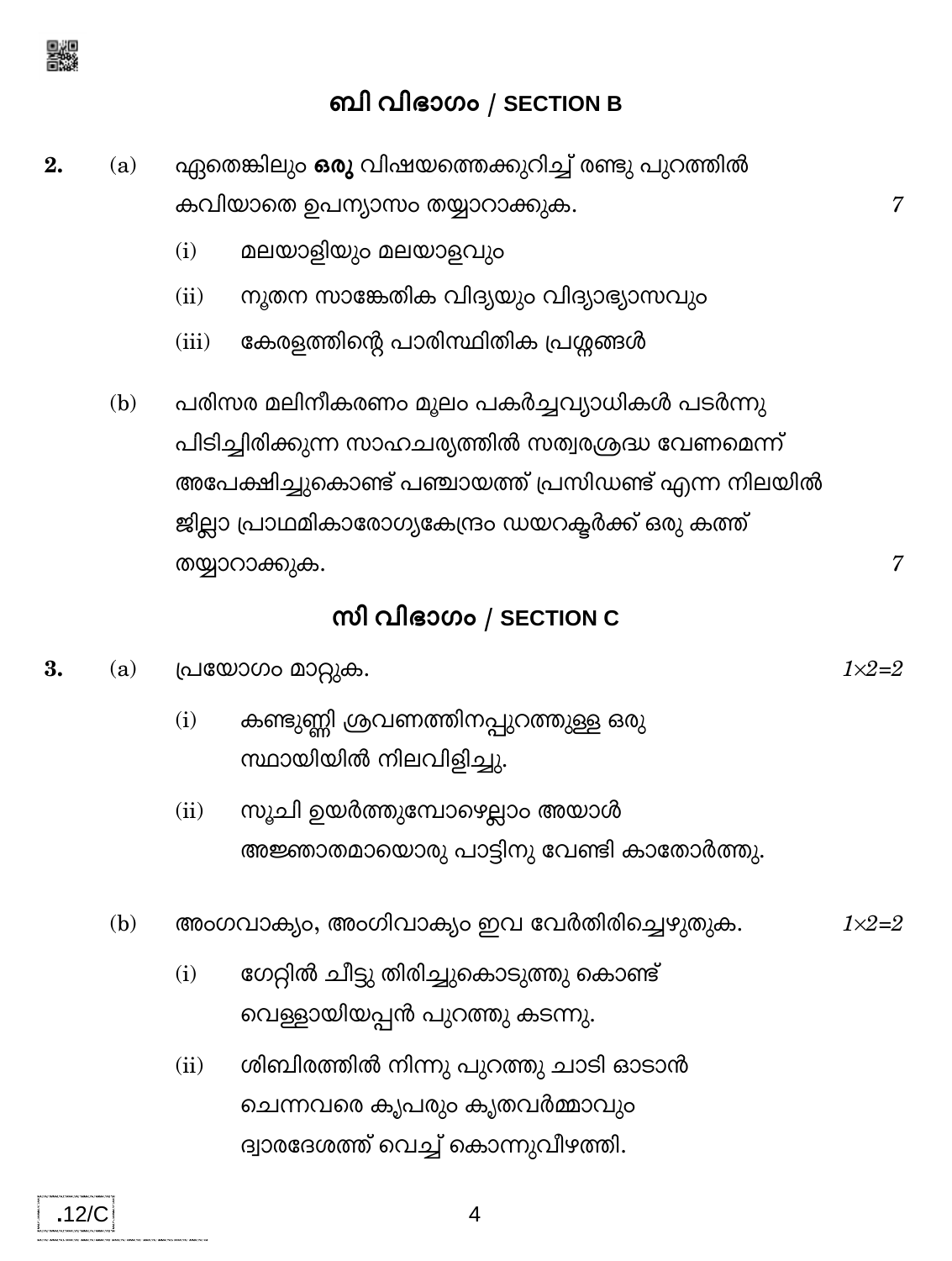

 $\overline{\mathbf{4}}$ 

 $\overline{.12/C}$ 

.<br>Dia mempinyai mempinyai kembanyai me

| (c) | വാക്യത്തിൽ തെററുണ്ടെങ്കിൽ തിരുത്തുക. |                                                                                                                     |                  |  |  |
|-----|--------------------------------------|---------------------------------------------------------------------------------------------------------------------|------------------|--|--|
|     | (i)                                  | ഇങ്ങനെ ഭുവനവിദിതവും ലോകപ്രശസ്തവുമായ<br>മാവിന്റെ വംശത്തിലാണ് ഞങ്ങളുടെ കൊച്ചുചക്കരച്ചി<br>വന്നു പിറന്നത്.             |                  |  |  |
|     | (ii)                                 | ഏകദേശം രണ്ടു മാസത്തോളം ഇടവിട്ട് പുതിയ<br>ബാറ്ററികൾ മാററിയിട്ടുകൊണ്ട് ചാക്കുണ്ണി<br>റേഡിയോയ്ക്ക് കണ്ഠശുദ്ധി വരുത്തി. |                  |  |  |
| (d) | (i)<br>(ii)                          | പിരിച്ചെഴുതി സന്ധി നിർണ്ണയിക്കുക.<br>തെല്ലുറക്കെ<br>മായുമെഴുത്തുകൾ                                                  | $1 \times 2 = 2$ |  |  |
| (e) | (i)<br>(ii)                          | വിഗ്രഹിച്ച് സമാസം നിർണ്ണയിക്കുക.<br>സുന്ദരദൃഷ്ടി<br>ശാഖോപശാഖകൾ                                                      | $1 \times 2 = 2$ |  |  |
| (f) | (i)<br>(ii)                          | പര്യായപദങ്ങൾ എഴുതുക.<br>മേധം<br>മൊഴി                                                                                | $1 \times 2 = 2$ |  |  |
| (g) | (i)<br>(ii)                          | നാനാർത്ഥപദങ്ങൾ എഴുതുക.<br>അടി<br>അണയുക                                                                              | $1 \times 2 = 2$ |  |  |
|     |                                      | ബ്രാക്കറ്റിൽ നിന്നും ശരിയായ ഉത്തരം എടുത്തെഴുതുക.                                                                    |                  |  |  |
| (a) |                                      | വിപരീതപദം എഴുതുക.                                                                                                   | $1 \times 2 = 2$ |  |  |
|     | (i)                                  | ഉച്ചം<br>(നീചം, അത്യുച്ചം, മന്ദം, അലസം)                                                                             |                  |  |  |
|     | (ii)                                 | അനുകൂലം                                                                                                             |                  |  |  |
|     |                                      | (കൂലം, പ്രകൂലം, പ്രതികൂലം, നുകൂലം)                                                                                  |                  |  |  |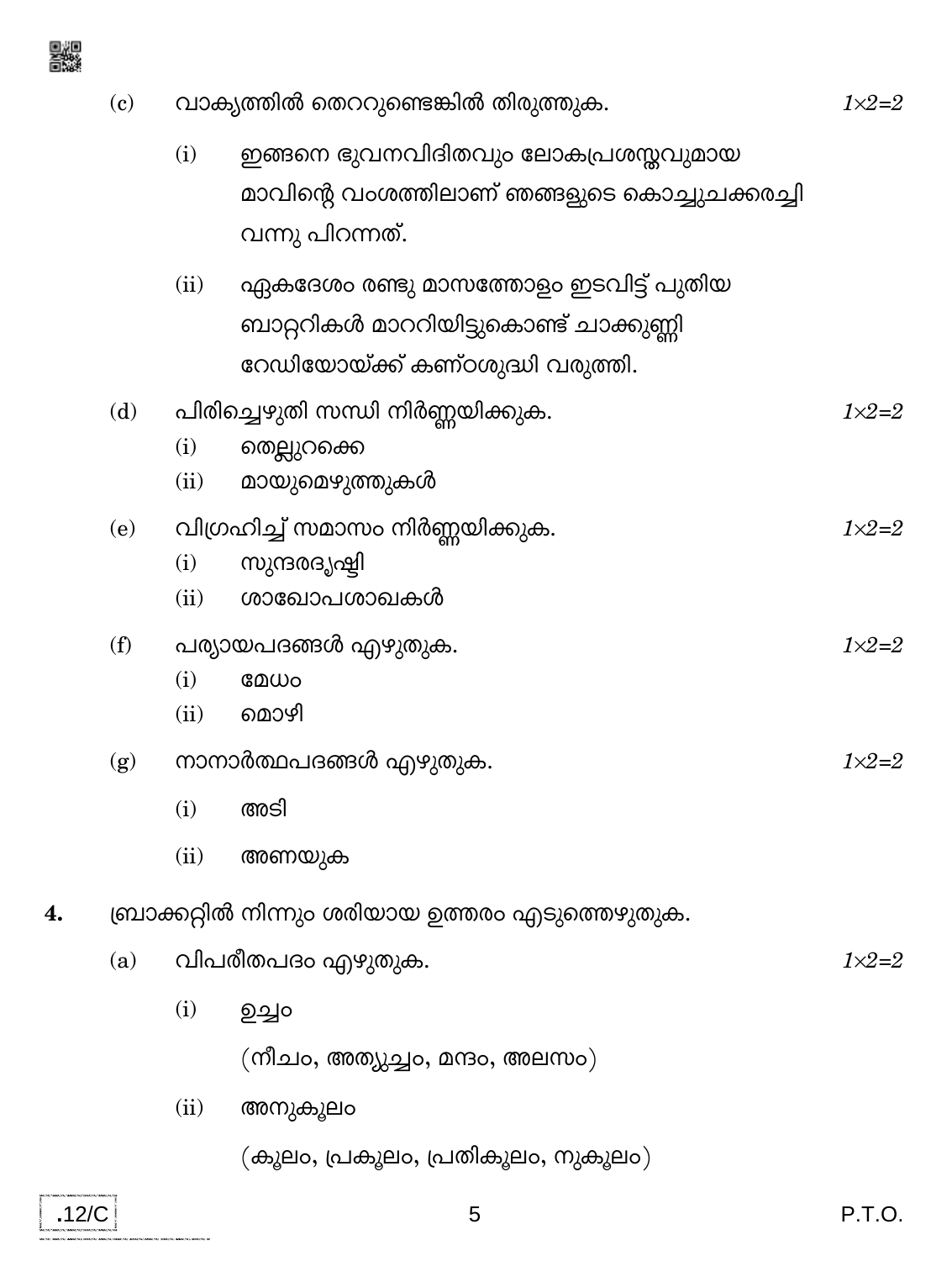- അർത്ഥവൃത്യാസം എഴുതുക.  $(b)$ 
	- $(i)$ അങ്കം $-$  അങ്കണം  $($ മുററം, ആകാശം, യുദ്ധം, നികുതി $)$
	- ക്ഷതം ക്ഷയം  $(ii)$ (കഴുത്ത്, നാശം, മുറിവ്, ഔഷധം)
- എതിർലിംഗം എഴുതുക.  $(c)$ 
	- സന്തുഷ്ടൻ  $(i)$ (സന്തുഷ്ടി, സന്തുഷ്ട, സന്തോഷവതി, തുഷ്ടി)
	- $(ii)$ ഘാതകൻ (ഘാതകി, ഘാതിക, ഘാതാവ്, ഘാതിനി)

## ഡി വിഭാഗം / SECTION D

- ബ്രാക്കറ്റിൽ നിന്നും ശരിയായ ഉത്തരം എടുത്തെഴുതുക. 5.
	- "ഓണക്കാലത്തുണരും ഞാൻ, തിരു - $(i)$  $(a)$ വോണപ്പാട്ടുകളാണെൻ പാട്ടുകൾ." ഇത് ആരുടെ വരികളാണ് ?

(വി. മധുസൂദനൻ നായർ, കുമാരനാശാൻ, വയലാർ രാമവർമ്മ, വൈലോപ്പിള്ളി ശ്രീധരമേനോൻ $)$ 

- ജീവനൊടുക്കാൻ പൊയ്കയിലേയ്ക്ക് ചാടിയ നളിനിയെ  $(ii)$ രക്ഷിച്ചതാര് ? (ദിവാകരൻ, സന്യാസിനി, അച്ഛൻ, മുക്കുവൻ)
- സർഗ്ഗശേഷിയാകുന്ന കുതിരയെ തളയ്ക്കുവാൻ  $(iii)$ യോഗദണ്ഡുമായ് ആരാണ് വന്നത്? (പ്രപിതാമഹർ, ദൈവം, ആഗമതത്ത്വവേദികൾ, രാജകീയോന്മത്ത സേനകൾ)

6

'ലക്ഷ്മണ സാന്ത്വനം' എന്ന പാഠഭാഗം എടുത്തത് ഏത്  $(iv)$ കൃതിയിൽ നിന്നാണ് ? (അധ്യാത്മരാമായണം കിളിപ്പാട്ട്, വാൽമീകി രാമായണം, മഹാഭാരതം കിളിപ്പാട്ട്, കൃഷ്ണഗാഥ)

 $\frac{1}{2} \times 4 = 2$ 

 $\frac{1}{2} \times 4=2$ 

 $1 \times 2 = 2$ 

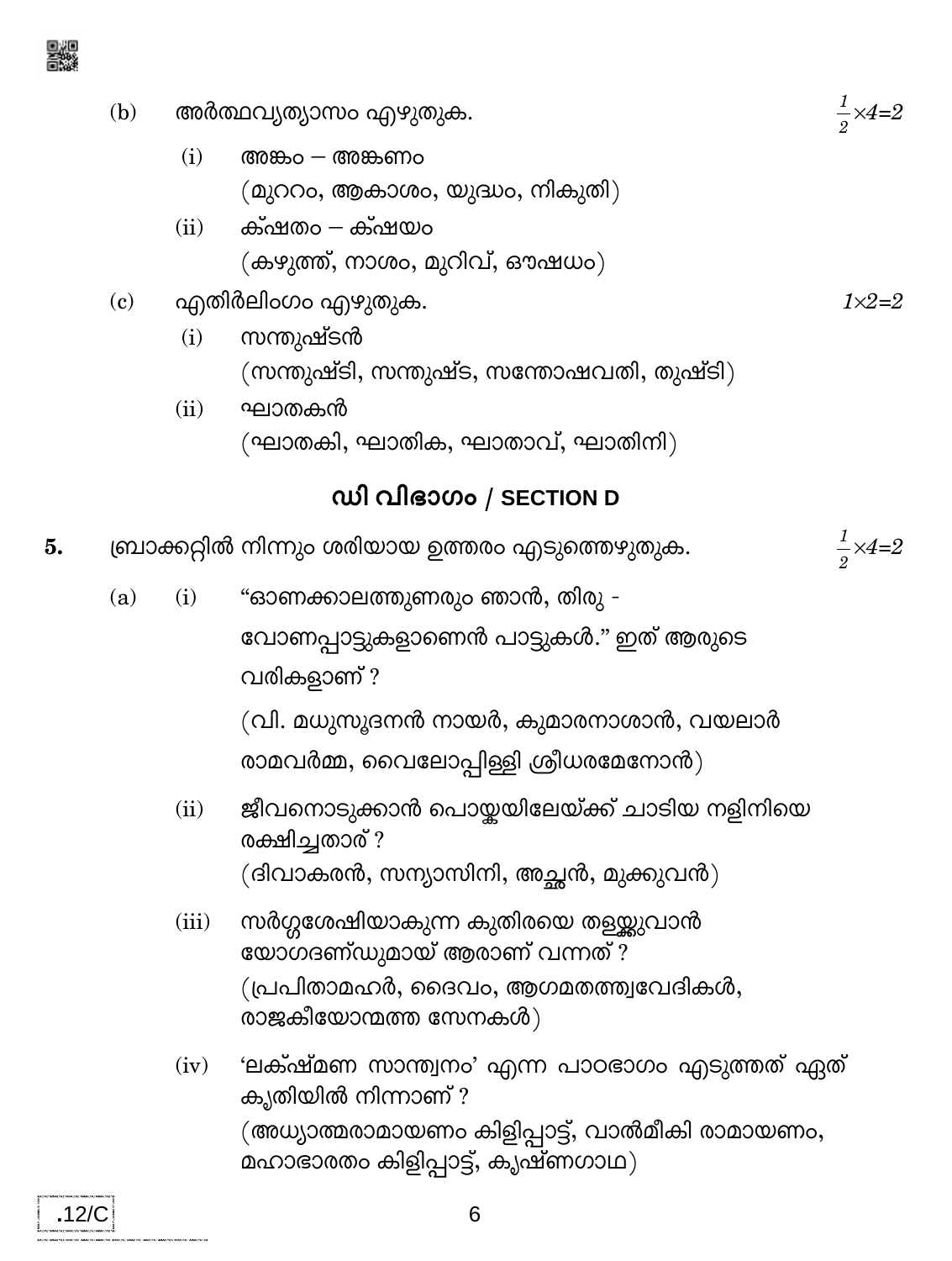

- വിശ്വവിഖ്യാത റഷ്യൻ നോവലിസ്റ്റ് ആയ ദസ്  $(b)$  $(i)$ തയേവ്സ്കിയുടെ ജീവിതത്തെ ആസ്പദമാക്കി രചിച്ച നോവൽ. (വേനലിൽ പൂക്കുന്ന മരം, ഒരു സങ്കീർത്തനം പോലെ, ഭാരതപര്യടനം, ഖസാക്കിന്റെ ഇതിഹാസം.)
	- മർമ്മങ്ങളിൽ പെരുവിരൽ ഊന്നിയമർത്തി ദ്രൗണി കഥ  $(ii)$ കഴിച്ചത് ആരെ ?  $(\omega)$ ധിഷ്ഠിരൻ, പരീക്ഷിത്ത്, ധൃഷ്ട്യുമ്മൻ, ശിഖണ്ഡി $)$
	- 'പണയം' എന്ന കഥയുടെ പശ്ചാത്തലം എവിടെയാണ് ?  $(iii)$ (പാടുതറ ഗ്രാമത്തിൽ, ആറാട്ടു കുന്നിൽ, കുരുക്ഷേത്രത്തിൽ, സെന്റ്പീറേറഴ്സ്ബർഗിൽ)
	- അമ്പലത്തിലെ നട തുറക്കാൻ കാത്തിരിക്കുന്ന പോലെ  $(iv)$ വെള്ളായിയപ്പൻ ഇരുന്നതെവിടെയാണ് ? (ജയിലിന്റെ ഉമ്മറത്തെ ചാരു പടിയിൽ, തീവണ്ടിയാപ്പീസിലെ ബെഞ്ചിൽ, വിജനമായ കടൽത്തീരത്ത്, തിരക്കുള്ള തീവണ്ടിയ്ക്കക്ത്)  $\frac{1}{2} \times 4=2$

#### 6. ഉത്തരമെഴുതുക.  $(a)$

 $.12/C$ 

- "നദ്യാമൊഴുകുന്ന കാഷ്ഠങ്ങൾ പോലെയു- $(i)$ മെത്രയും ചഞ്ചലമാലയസംഗമം" - സന്ദർഭം, ആശയം, ഇവ വിവരിക്കുക.
- മഹാബലിയെ വരവേൽക്കാൻ പ്രകൃതി നടത്തുന്ന  $(ii)$ ഒരുക്കങ്ങൾ 'ഓണമുററത്ത്' എന്ന കവിതയെ ആസ്പദമാക്കി വിവരിക്കുക.
- "അന്യ ജീവനുതകി സ്വജീവിതം- $(iii)$ ധന്യമാക്കുമമലേ, വിവേകികൾ." - സന്ദർഭവും ആശയവും വിവരിക്കുക.

 $4 \times 3 = 12$